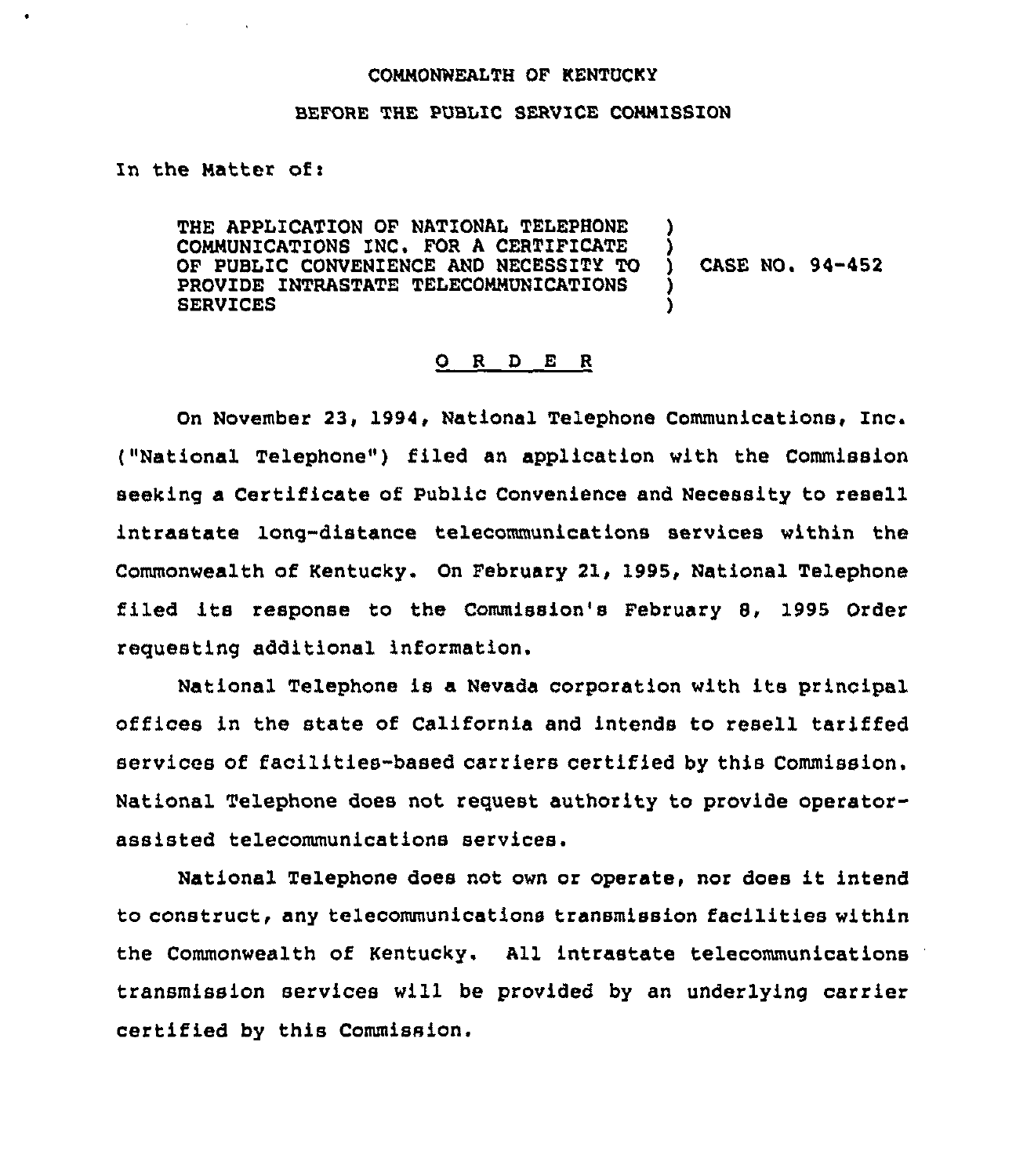The application provided by National Telephone demonstrates its financial, managerial, and technical capability to provide utility service. The Commission finds that National Telephone should be authorised to resell intrastate long-distance telecommunications services within the Commonwealth of Kentucky.

 $\mathbf{a}$  and  $\mathbf{a}$  and  $\mathbf{a}$ 

National Telephone filed its proposed tariff on November 23, 1994. Zn response to the Commission's request ior additional information, National Telephone filed revised tariff sheets on February 21, 1995. The Commission finds that the rates proposed by National Telephone, as revised on February 21, 1995, with the following additional modifications should be approved as the fair, just, and reasonable rates to be charged:

1. Refer to Original Page 10, Section 3.5.2 and Original Page 19, Section 3.5.3. File revised tariff sheets replacing ref'erences to "State of Georgia" with "Commonwealth of Kentucky."

2. Pursuant to KAR 5i006, Section 13(l)(a), provide <sup>a</sup> tollfree access number or provision for accepting collect calls for customer relations. Include this number on Original Page 13, Section 2.17, Bill Format.

In Administrative Case No. 306,<sup>1</sup> Order dated April 30, 1990, Commission stated the importance of eliminating possible customer confusion arising from the name of the billing service, rather than the name of the provider of telecommunications services, appearing on the bill. Accordingly, National Telephone

 $\mathbf{1}$ Administrative Case No. 306, Detariffing Billing and Collection Services.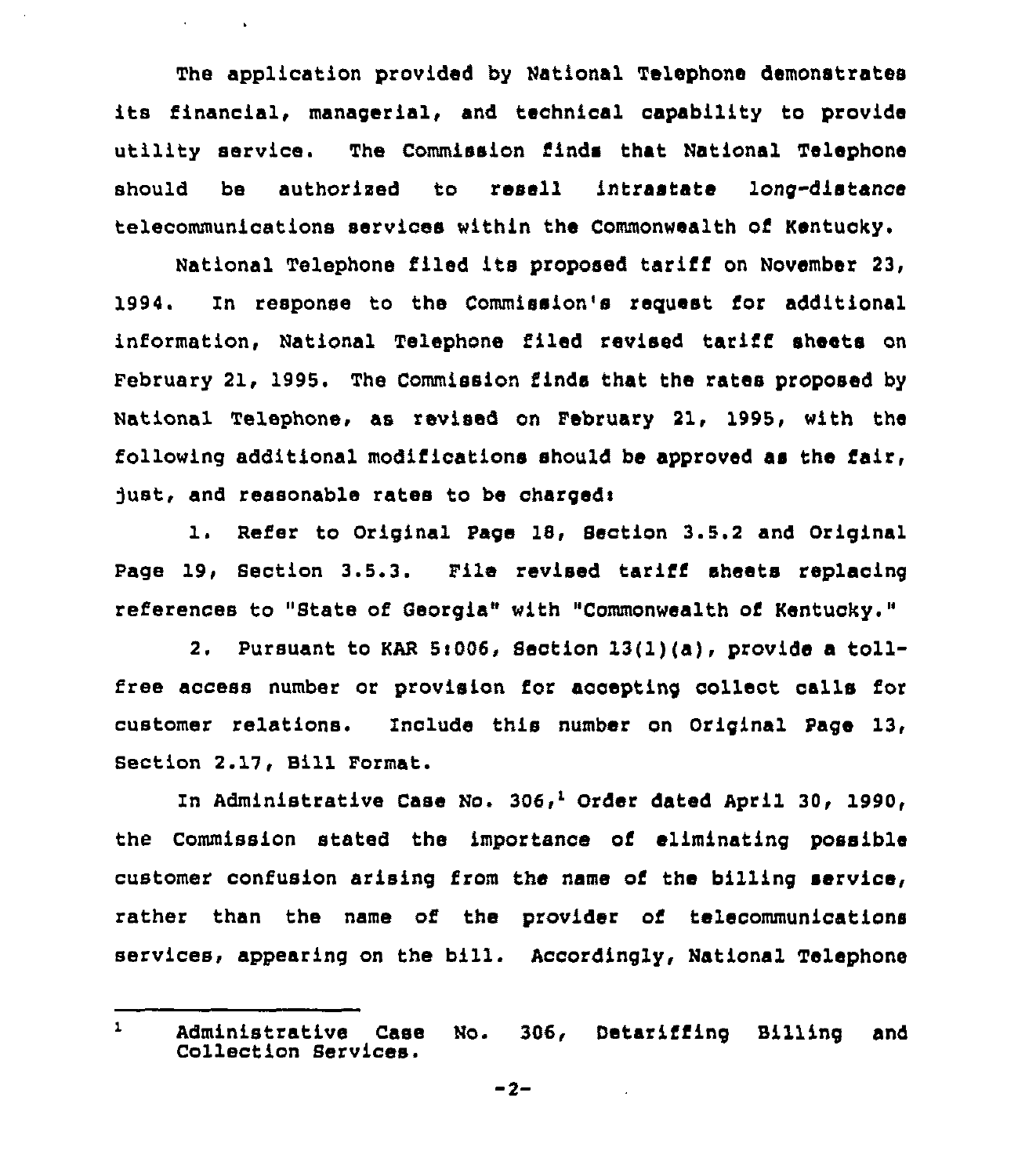should ensure that its name appears prominently on all bills issued to customers for services rendered.

 $\bullet$ 

 $\sim 100$  km  $^{-1}$ 

The Commission, having considered the evidence of record and being otherwise sufficiently advised, HEREBY ORDERS that:

l. National Telephone be and it hereby is granted authority to resell intrastate long-distance telecommunications services within the Commonwealth of Kentucky on and after the date of this Order.

2. National Telephone's authority to provide service is strictly limited to those services described in this Order and National Telephone's application,

3. National Telephone shall ensure that its name appears prominently on all bills issued to customers for services rendered.

4. IntraLATA services shall be provided in accordance with the restrictions and conditions of service contained in Administrative Case No. 323.<sup>2</sup>

 $5.$ The rates proposed by National Telephone on November 23, 1994, as revised on February 21, 1995, with the additional modifications listed in the findings above, are hereby approved.

6. Within 30 days from the date of this Order, National Telephone shall file, pursuant to <sup>807</sup> KAR 5:011, its November 23, 1994 tariff sheets, as revised on February 21, 1995, with the additional modifications listed in the findings above and which

 $\overline{2}$ Administrative Case No. 323, An Inquiry Into IntraLATA Toll of IntraLATA Calls by Interexchange Carriers, and WATS<br>Jurisdictionality.